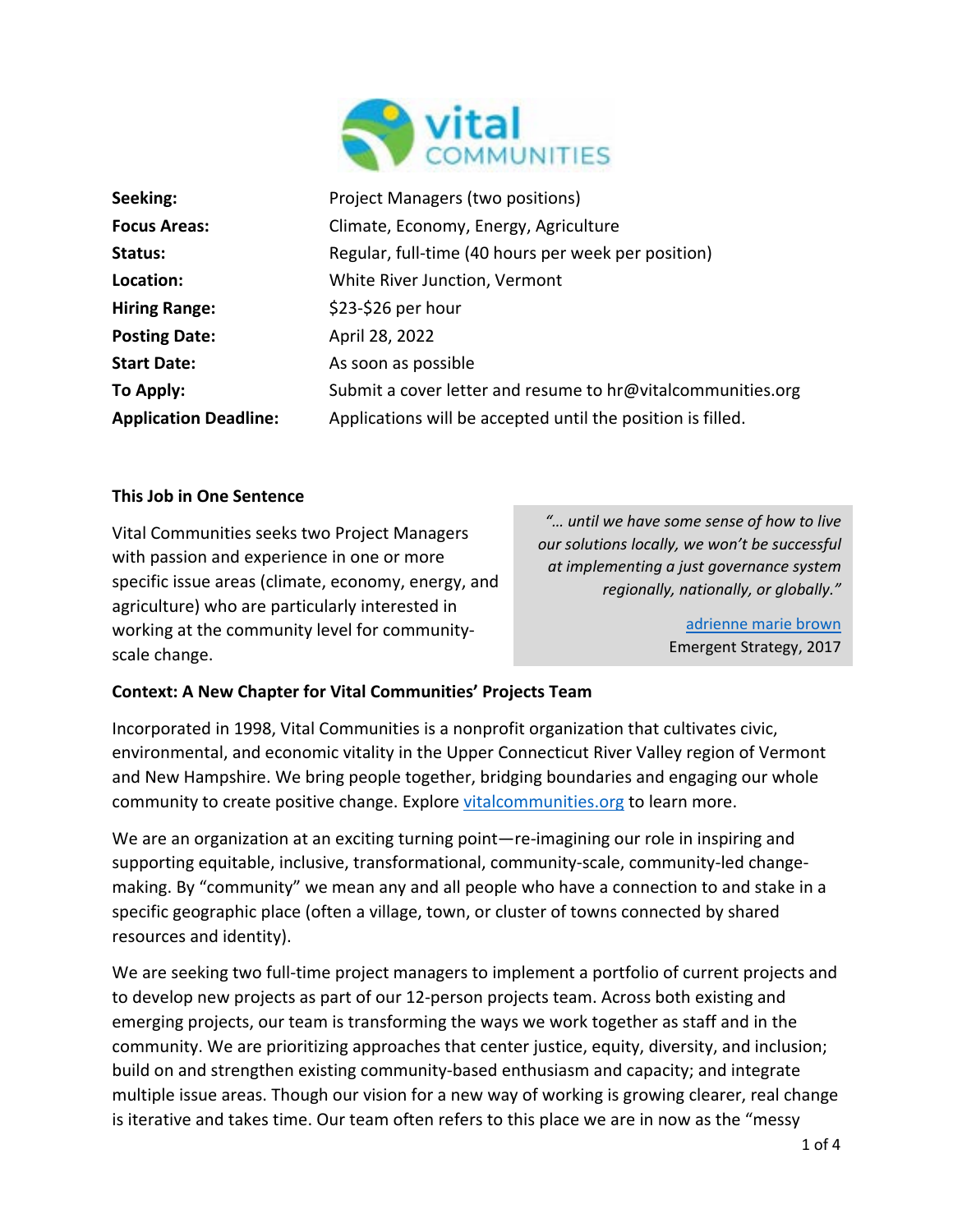middle." Our new project managers must be ready to roll up their sleeves and be part of shaping a new chapter of community-based change-making at Vital Communities.

# **Role and Initial Project Assignments**

The two Project Managers hired through this process will start at the same time, work closely as a pair throughout onboarding and on certain projects, collaborate with other projects staff as part of formal and informal teams, and report to Vital Communities' Program Directors. The new Managers will be responsible for implementing existing projects and developing new projects (from concept to implementation and evaluation) while working with the entire projects team to transform our collective work in the ways described above.

Initial project assignments for our new team include the following.

- Support our region's 40+ municipal energy committees, connecting them with one another, related efforts, and resources, and hosting an annual region-wide gathering.
- Support, connect, and coordinate grassroots food action groups working on regional food security and food access.
- Lead design and implementation of annual Climate Change Leadership Academy and related alumni engagement, in coordination with alumni and partners.
- Provide backbone support for the Upper Valley Adaptation Workgroup, supporting Workgroup Chairs in running meetings, hosting events, and aligning the group's efforts with their strategic vision.
- Connect youth with climate leadership programs and local mentors, resulting in community-based service-learning projects that promote climate resilience.
- Coordinate farmer cohorts focused on climate change resilience, including peer-to-peer learning opportunities and links to existing agricultural- and climate-focused networks.
- Coordinate programs to help farmers access affordable, climate-friendly farm supplies and technical assistance.
- Explore and expand models for solar generation on farms that increase farm viability and clean energy generation.
- Manage and expand Local First "buy local" programming to support thriving, locally owned businesses through business networking, collective marketing, and coordinated technical assistance

# **Recipe for Success as a Project Manager at Vital Communities**

- 1. Our entire team is developing experience, skillsets, and partnerships to center **justice**, **equity**, **diversity**, and **inclusion** (**JEDI**) in our community engagement work. Examples include:
	- a. Supporting communities in embracing and engaging across difference;
	- b. Centering the perspectives and needs of community members who are not often represented or included in community-based efforts; and
	- c. Creating opportunities for a project's intended participants/beneficiaries to directly inform project design decisions.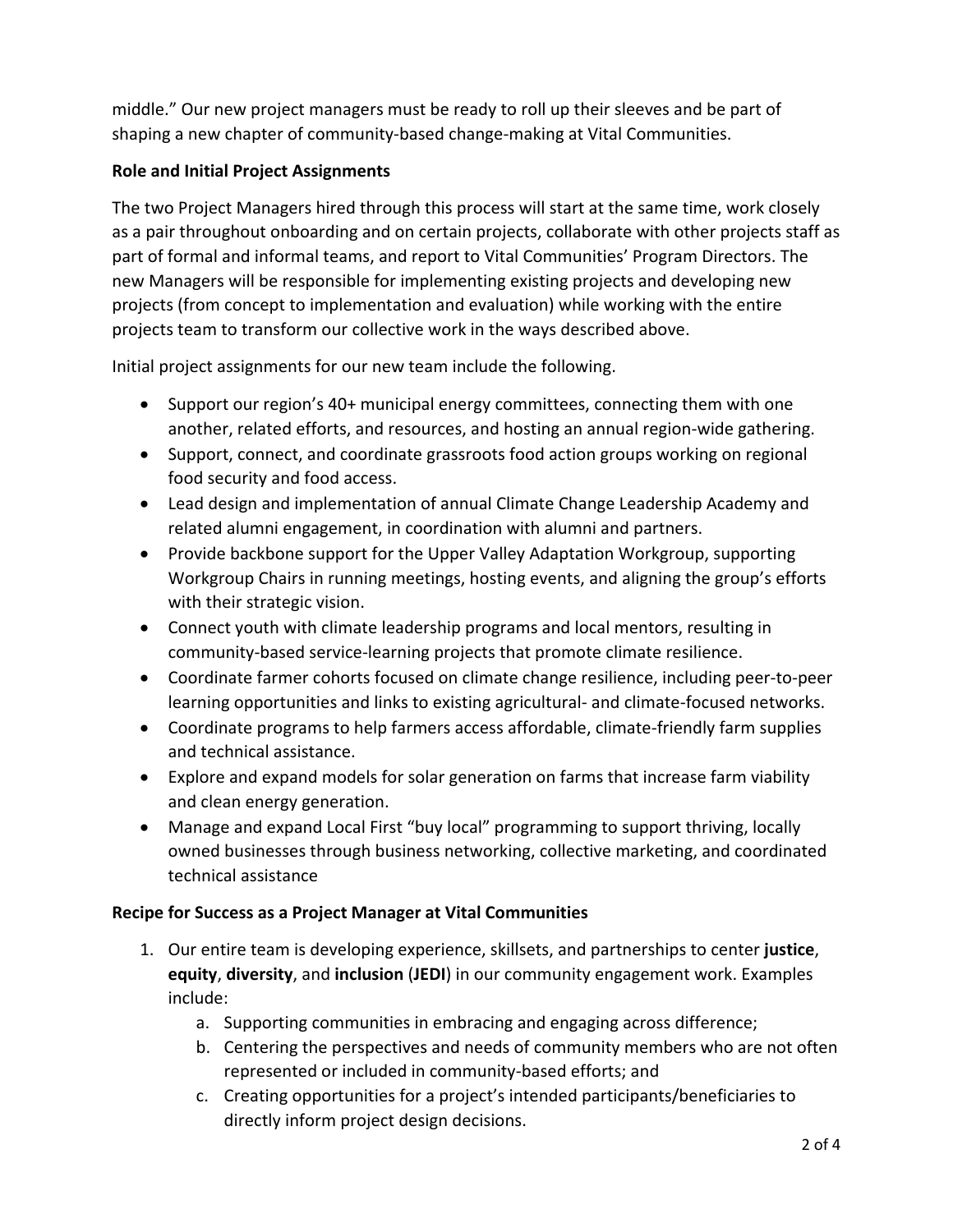Successful candidates will demonstrate prior personal and professional growth with respect to understanding and centering JEDI, willingness to continue learning, and readiness to help our entire team integrate JEDI values in our work.

- 2. Many of the projects that will be assigned to our new Managers for the coming year (listed above) focus on the issue areas of **climate change**, community-scale **economic development**, **clean energy**, and **agriculture**. Successful candidates will demonstrate passion and experience working in one or more of these issue areas, as well as genuine enthusiasm for working across multiple issue areas and willingness to learn about and lead projects outside of one's own areas of experience or expertise.
- 3. Our projects team works mainly at the community scale, supporting residents, organizations, local businesses, and other stakeholders in realizing a shared vision for their community, including helping communities articulate shared goals and action steps toward achieving those goals. Successful candidates will demonstrate experience and passion for **facilitation**, a **collaborative approach** to project design and management, and a dedication to **working at the community level** for community-scale change.

# **Project Manager Roles and Responsibilities**

- Thoughtfully incorporate principles of justice, diversity, equity, and inclusion into all aspects of project ideation, design, implementation, and evaluation, working collaboratively with internal and external partners to meet existing and emerging community visions and needs.
- Work with Vital Communities' Development Team to procure project funding, including management of grants, funder relationships, and contracts.
- Establish and track progress toward project goals, metrics, timelines.
- In collaboration with supervisor and Director of Finance and Administration, draft and manage project budgets, recruit and supervise staff as needed, and ensure that projects are implemented in compliance with Vital Communities policies and procedures and with grant-specific terms.
- Carry out and/or delegate all project tasks, including but not limited to event planning, event logistics, website updates, creating/printing/compiling materials, scheduling meetings, facilitating meetings, recording meeting notes, conducting research, communicating with partners, managing database records and project files, etc.
- Recruit, train, and coordinate volunteers and program participants.
- Oversee the work of any Vital Communities Project Coordinators, interns, and/or volunteers assigned to support your projects.
- Track and articulate project outcomes, producing grant reports, partner updates, and content for Vital Communities' print and web communications.
- Respectfully collect and share stories to illustrate key challenges and successes, in collaboration with Vital Communities' Communications Team.